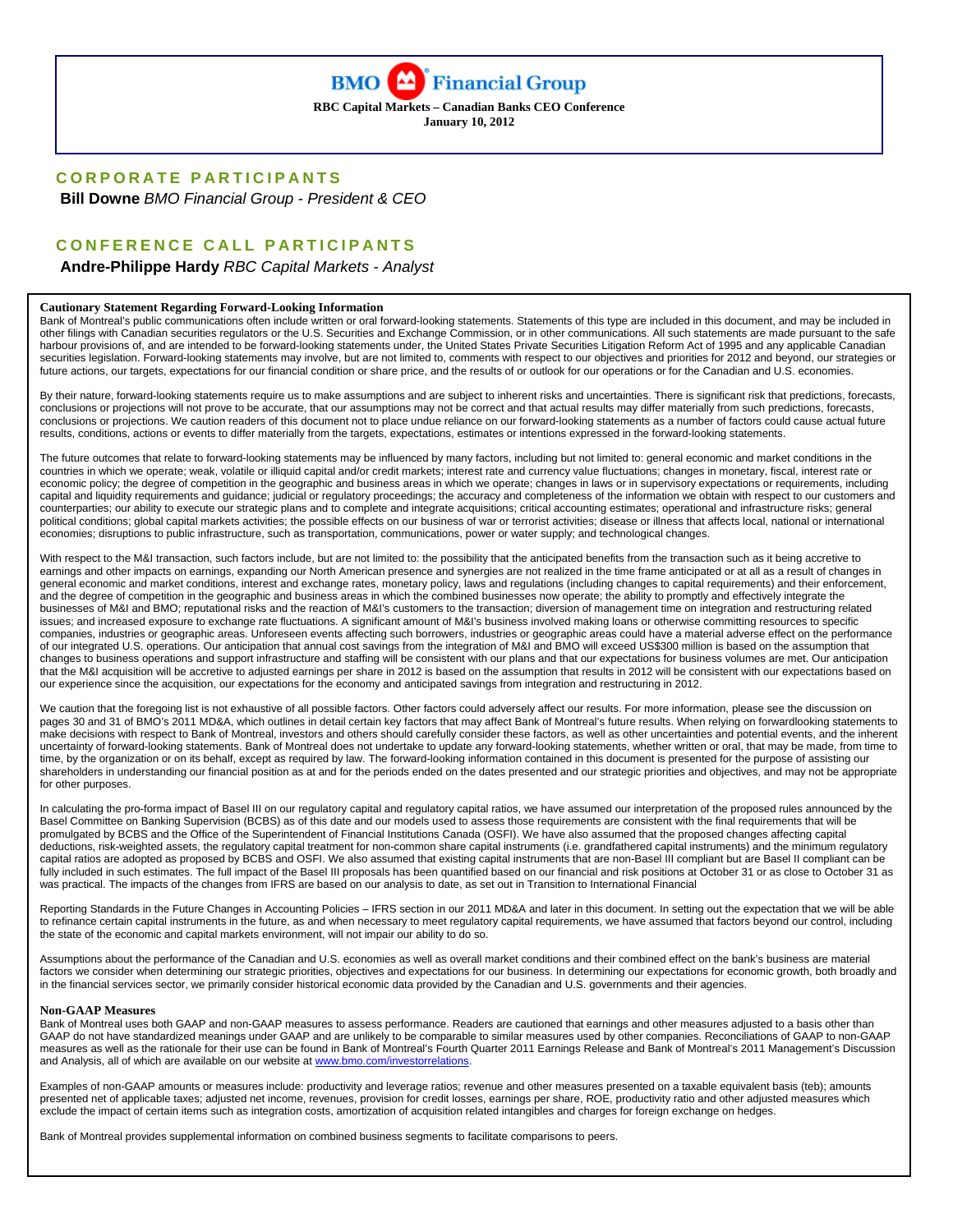#### **Andre-Philippe Hardy -** *RBC Capital Markets - Analyst*

Our next participant will be Bill Downe, President and CEO of BMO Financial Group. Bill started at the bank in 1983 and has worked in many parts of the bank, both in the US, as well as in Toronto, and Bill has been in his current position since the spring of 2007.

Amongst his leadership roles outside of the Bank of Montreal, Bill is the only Canadian member of the International Business Leaders Advisory Council of the Mayor of Beijing, and Bill also spends time in the community, including sitting on the board of St. Michael's Hospital Foundation here in Toronto.

Bill, on behalf of everyone in the room, thank you for participating in this event. But before we start, I have been asked to remind investors that the speakers at today's event may make forward-looking statements and that listeners should consult each company's disclosures filed with the Securities and Exchange Commission and on their website for further details. And we would rather not be reading that.

Before we jump into Q&A, Bill, what are some of the key messages you would like to leave us with today?

## **Bill Downe -** *BMO Financial Group - President & CEO*

Well, thanks for the intro, Andre, and thanks for having me at your conference. It's a nice way to start the year.

I guess the bottom line is a good look at 2011, the fundamental position of the bank, the strength of the bank, showed again, and it's about the third or sixth year real progress against a very clear agenda. We had strong revenue growth and strong net income, revenue growth, topline growth, around 10% on an adjusted basis net income growth of 15%. And, most importantly, we announced and closed a significant acquisition in the year, and we are very pleased with our progress on that acquisition. To have a transaction like that be as accretive as quickly as it has been was very encouraging. And, as a consequence, we were able to show EPS growth of 10% and good ROE above 15%. Most importantly, the capital position of the bank and the primary measure that I think the world is interested in is the Tier 1 Common ratio. With Basel III fully implemented under 2019 rules, we finished the year at 6.9%. So I think we are very comfortable with the position of the bank, and I think that the opportunities going forward are quite significant.

The fourth quarter, I think, reflected, most importantly, some decisions that we took prior to mid year around the quality of assets, and we did tighten our underwriting around residential mortgages appropriately. I know you want to talk a little bit about that. And in commercial lending, we have around a 20% market share in Canada. And we have maintained our standards around pricing and terms. As you know, commercial banking is an area where, if you want to grow assets quickly, you can, but I'm pleased that we held the discipline there. And I think we will see opportunities going into 2012 for further growth. But I think the timing was right there.

And then in capital markets, since midsummer there's no question that the risk/return in the trading book has not been attractive. We are running at low levels of VAR relative to history because of that. And the corporate finance pipeline is full; it's just not moving. So I think later in the year we will also see movement around both equity and debt raising and mergers and acquisitions.

Looking into 2012, and I'll just finish with this, I think the prospects for the year are quite good. I think we will see continued recovery in the US, and that's important to us because of the size of our US business. But I also think it has an impact on Canada, and I think that bodes well. Europe is going to be a tangled ball for two or three years, and that's because there are so many conflicting interests, there isn't a single common interest. Our exposure, direct exposure to Europe is modest, and we don't think it's going to have an appreciable impact on North America.

And with respect to the US acquisition, 2012 is a really important year. We have to do the platform conversion by the end of the year. We have now rebranded, re-signed 240 branches. That's not just changing the logo on the outside. We have actually done a complete workover on all of the original Harris banks to convert them into BMO Harris banks. So I'm really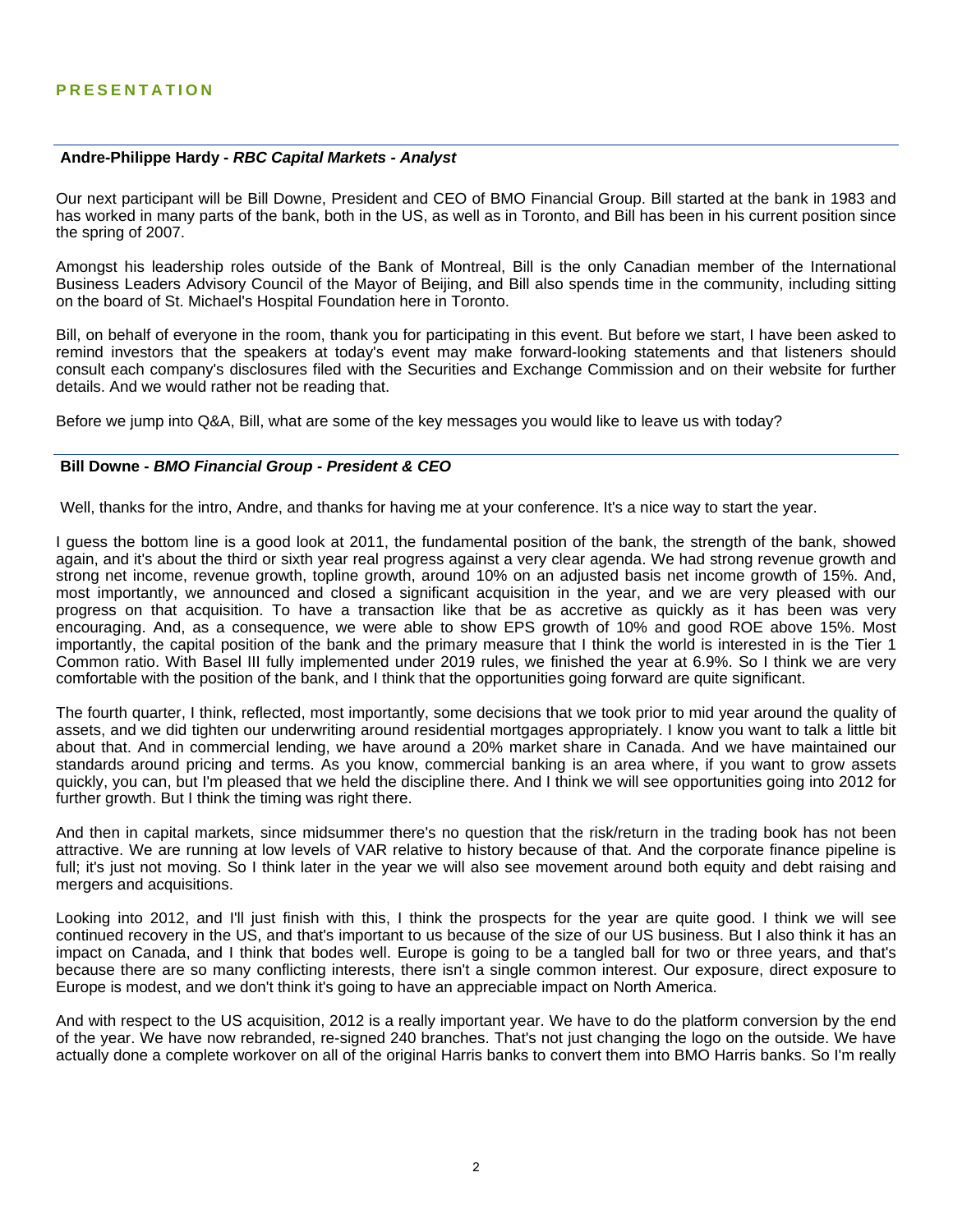looking forward to the latter part of the year. I think the first part of the year may look a little bit like the last few quarters, but I do think 2012 will be as good a year as 2011.

# **QUESTION AND ANSWER**

#### **Andre-Philippe Hardy -** *RBC Capital Markets - Analyst*

 Let's start with the US, because that's the area of greatest interest, given the recent, still fairly recent acquisition. Before we get into specifics, you've mentioned in the past that you would like to make \$1 billion in the US over the medium term. What needs to happen for the bank to get there?

## **Bill Downe -** *BMO Financial Group - President & CEO*

 I would say, of all of the long-term objectives we have, the path to achieving that \$1 billion is about as clear as it could be. The personal and commercial business, we have done an extremely good job so far with the integration of management. We have had a very low turnover, so far, with fingers crossed, but got through the year-end period and compensation period. And I think people across the whole system are quite encouraged, and we are seeing very little client attrition, which is also extremely important to us.

The platform conversion is essentially a technology assignment, and it takes about 18 months, and we are on track to get that done. That has to be done crisply. So far, as our Chief Financial Officer has said, against all of the objectives we set and we report to the board around that acquisition, we are agreeing with the exception of loan growth, which is a little bit slower in the US than we anticipated when we announced the transaction.

The second piece is wealth management. The wealth management business has really benefited in private banking and institutional asset management from the combination of M&I and BMO Harris, and we are well on the track to success there. But that has to be a major contributor.

And the last one is capital markets. We have been investing time and energy in building out a much stronger origination and distribution capability in the US. It's in place. We have very strong people in the major industry segments that we are concentrating on, and we have very strong research underneath each of those segments. And they have to deliver. Right now, if you look at the performance of the bank, we built the expense base up, we built the quality of the people up. We're building the reputation of the firm up. We will be a leading mid-cap bank going forward, and they have to deliver. So those are really the three dimensions.

## **Andre-Philippe Hardy -** *RBC Capital Markets - Analyst*

 When you look at what's going on in the mid-Western economies that you are in, clearly, C&I growth appears to be picking up. Your comments around that would be interesting, and perhaps you could also overlay the struggles of the state of Illinois and how that affects or doesn't affect your bank?

## **Bill Downe -** *BMO Financial Group - President & CEO*

 Well, the Midwest is an interesting market, the six states that we are concentrated in. We have a number three market share, a very significant population, over 40 million people, a very significant GDP, about CAD1.8 trillion. This is a market that is really benefiting from the beginning of economic recovery. Both the very significant increase in US exports and, as you know, the statistics around manufacturing have really picked up; the unemployment rate in the region is 8.3%. It has been improving in lockstep with the reduction in unemployment across the US, but better. And interestingly, in the state of Wisconsin, much better than the national average.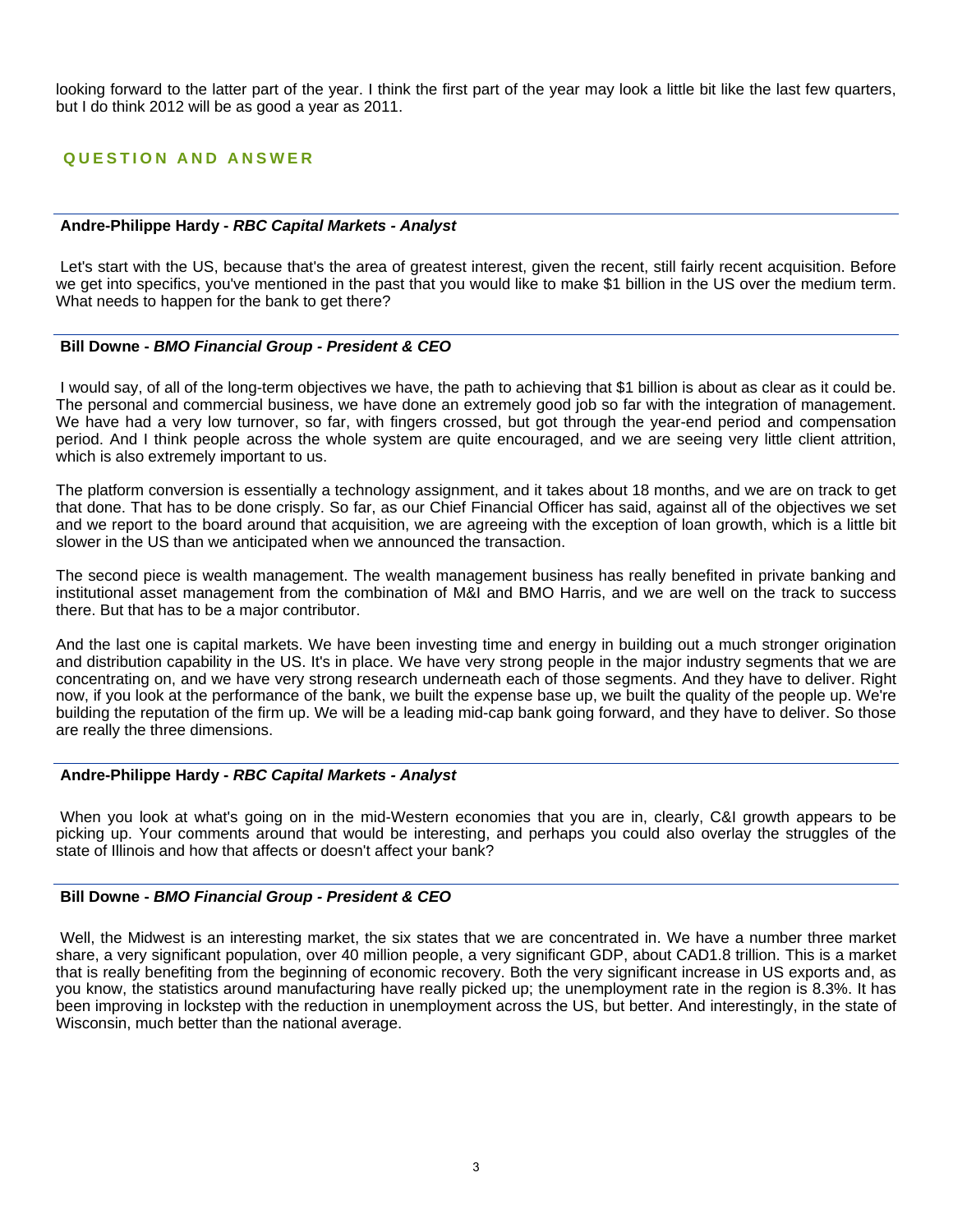So we are benefiting from that pickup. If you look at loan balances, our C&I book is growing nicely now. We're going to continue to see a reduction in the commercial real estate book in the US. So total loans, I think, by the end of the year will start to show net growth. But I'm very happy with the C&I growth.

The state of Illinois is, I think, an interesting case. Like every state, every municipality in the country, there's a rebalancing underway. And one of the biggest drivers of that is reduction of cost. And if you take the city of Chicago, which is, I think, the biggest challenge in the region, there's a mayor recently elected in the city who is really taking on the cost challenge very aggressively.

So I think the environment is actually improving from a fundamental sense. There still is a lot of work to be done, but I think that the city of Chicago will be successful in refinancing and reducing their cost base. And we hope to be participants in that. We recently led an issue for the city of Chicago, and we think we can be part of the solution.

# **Andre-Philippe Hardy -** *RBC Capital Markets - Analyst*

 Before we switch to another topic, there's two questions I get a lot. The first is, how can you show us that M&I is not losing customers or people as a result of the integration? Is it an issue, or is it not an issue? But, also, how do you make sure that management efforts that are being spent on the M&I don't lead to other areas, i.e., Canadian banking or capital markets, like losing focus on those businesses?

# **Bill Downe -** *BMO Financial Group - President & CEO*

 Well, I think the focus in 2011 for me, was to be in the market as frequently as I could, in the acquired territories. So I probably had 100 meetings in the course of the year between meeting with staff, management, doing business roundtables. And I'm pretty confident from my own face-to-face exposure to the market that we are holding our key clients through this transition. It has to be face to face. Mark Furlong, who is the CEO of BMO Harris Bank, is now shifting more and more of his time from the mechanics of closing and integration to being in the market. And he has a very strong management team working for him, and they are in the market.

I think, going into 2012, I can spend less of my time in the market around that acquisition because the management team has the bandwidth to do that. There's no question that, from a resource perspective around technology, finance, strategic management, their hands were full in 2011. But now the plans are laid, and most of the work is really being done down at the line level within the groups in the US. And it has turned into a tight monitoring assignment for the people who are not directly involved.

In the other businesses, in Personal & Commercial Banking in Canada, I can assure you there has been no distraction. Frank Techar and his management team continue to make progress, and I know you want to talk a little bit about the Canadian environment, so I will leave it to that. And in capital markets, as I said, I think the US business is really the place where I expect to see an uplift, and Tom Milroy and his management team are focused on delivering that.

## **Andre-Philippe Hardy -** *RBC Capital Markets - Analyst*

 Okay. So let's talk about Canada, perhaps. I was going to start with revenues, but you brought up in your earlier comment changes you have made to underwriting. Can you give us a little more specifics around that, what changes were made and why?

# **Bill Downe -** *BMO Financial Group - President & CEO*

 Well, there's no question that the warning signs around the Canadian housing market have been visible for more than a year. And I think that, particularly with respect to two markets, Toronto and Vancouver, investor-owned condo properties have got to be a cause for concern just because of supply and demand. So we have -- and this goes back more than 12 months -- we have been quite focused on ensuring that our underwriting in those sectors was conservative. And I think it has paid off. We have done a survey of the market recently. We know who has been financing which projects. And I think that the hope, and I think it's a realistic hope, of the Canadian housing market plateauing and the system absorbing the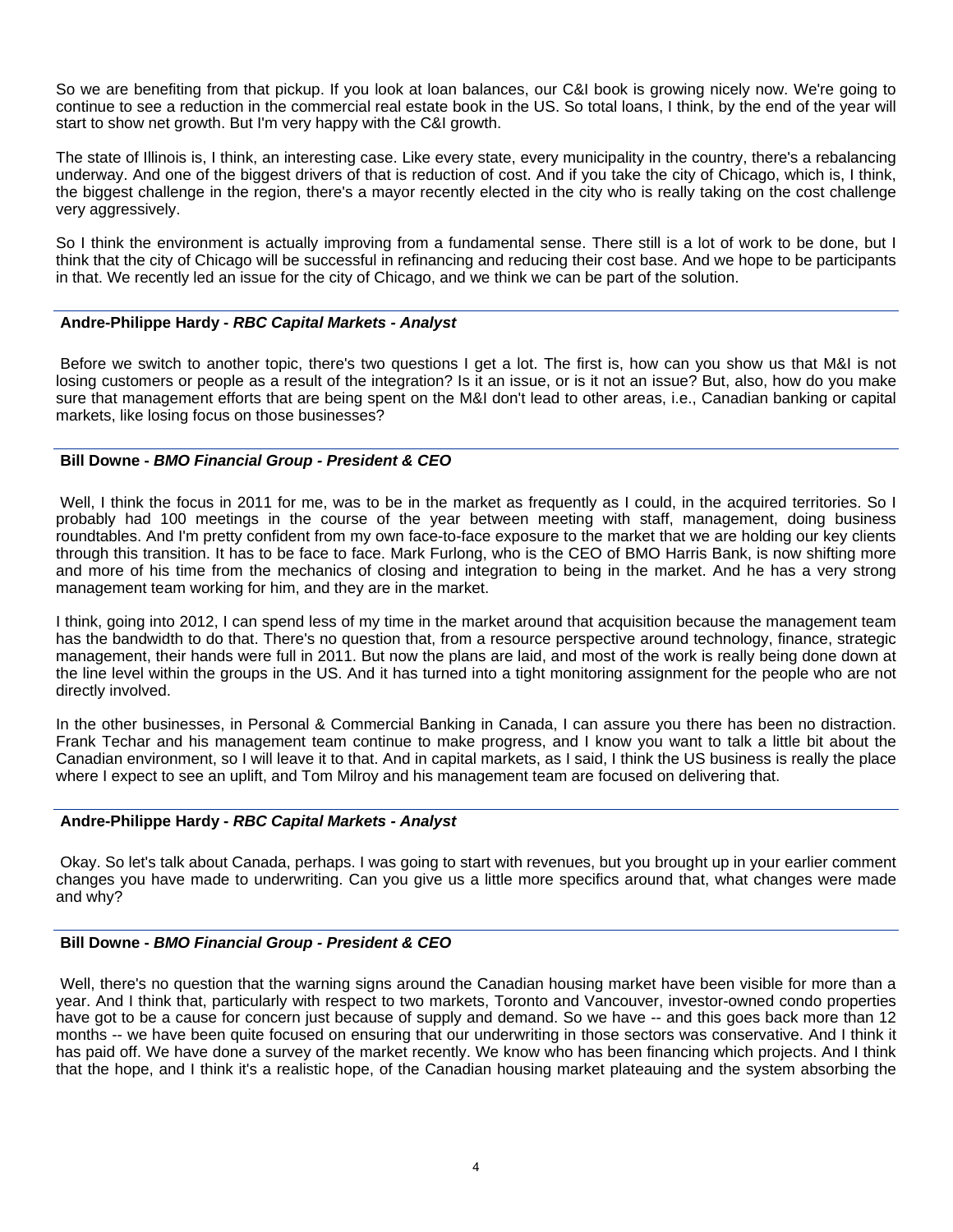excess supply that has built up in condos in those two cities can be worked off. If that's the case, then we will see a resumption of growth. If it's not the case, if there is a discontinuity in the pricing or evaluation of properties in those markets, we have lower exposure to the market, and we have a higher proportion of insurance against that portfolio.

I'm happy to have taken a pause in 2011 around the growth in residential mortgage. More than the underwriting, I think the focus of our marketing has been around our customers and the choices they make. So even in the case of consumers who come in to refinance their houses, the CMHC limit now is 90% loan to value. We are restricting most of our lending to a level lower than that, and we are achieving that by working with clients to demonstrate that it's not in their best interest to carry leverage at such high levels in a market that is more than fully valued.

And I think it's the combination of caution with respect to underwriting but, more importantly and more consistent with the brand, making sure that our customers are making better decisions.

# **Andre-Philippe Hardy -** *RBC Capital Markets - Analyst*

 So being more conservative on the underwriting front can have negative consequences on revenues, and the residential mortgage growth has been slower than peers. So what are your expectations for revenue growth in general for the retail business next year, and do you expect to again see the bank be below average on residential mortgage credit growth?

# **Bill Downe -** *BMO Financial Group - President & CEO*

 I think, by slowing the business in 2011, you are seeing values plateauing. I think our opportunity to see stronger growth in 2012 is better, and I'm more comfortable with having seen slower growth in 2011 and a pickup in 2012 than I would have been with the reverse. I think the underlying quality of the portfolio is going to be stronger in the long run. But I also think the marketing around better decisions by customers is going to get more traction, too. And I think the brand effectiveness, when you put it together with the continuing improvement in customer loyalty, stronger and stronger customer loyalty scores coming out of personal and commercial banking, we are very confident in our ability to grow the business in 2012.

I think the bottom line is I wouldn't give up on the Canadian housing market, but there has to be a soft landing. There has to be a landing.

# **Andre-Philippe Hardy -** *RBC Capital Markets - Analyst*

 Now, what can the bank's revenue growth be in that context? I mean loan growth for the sector is predicted to slow. There's margin pressure. Can you get enough revenue growth to get pretax, pre-provision earnings growth?

## **Bill Downe -** *BMO Financial Group - President & CEO*

 We think we can. The last three years, we have shown very strong revenue growth and pre-provision, pretax earnings growth -- in fact, market-leading in personal and commercial banking, and I think the pause in 2011 was an appropriate foundation for better growth in 2012.

Most importantly, I think in C&I in Canada I think you will see a stronger market. We have been calling for C&I growth North American-wide, and my view of the economy is it's going to be more supportive of that kind of growth.

The other dimension that we have talked about, Andre, is that we are continuing to see strong deposit growth in commercial banking. And if you look at our market share, around 20% market share in lending, we continue to be underrepresented on the operating services and cash management, commercial deposits side, and that is showing good growth. And I think that will be productive in the coming year.

And ultimately, we are going to get relief on interest rates. It won't be in 2012. But I think, going into 2013, you're going to start to see increasing interest rates, and that will take pressure off NIM in the market.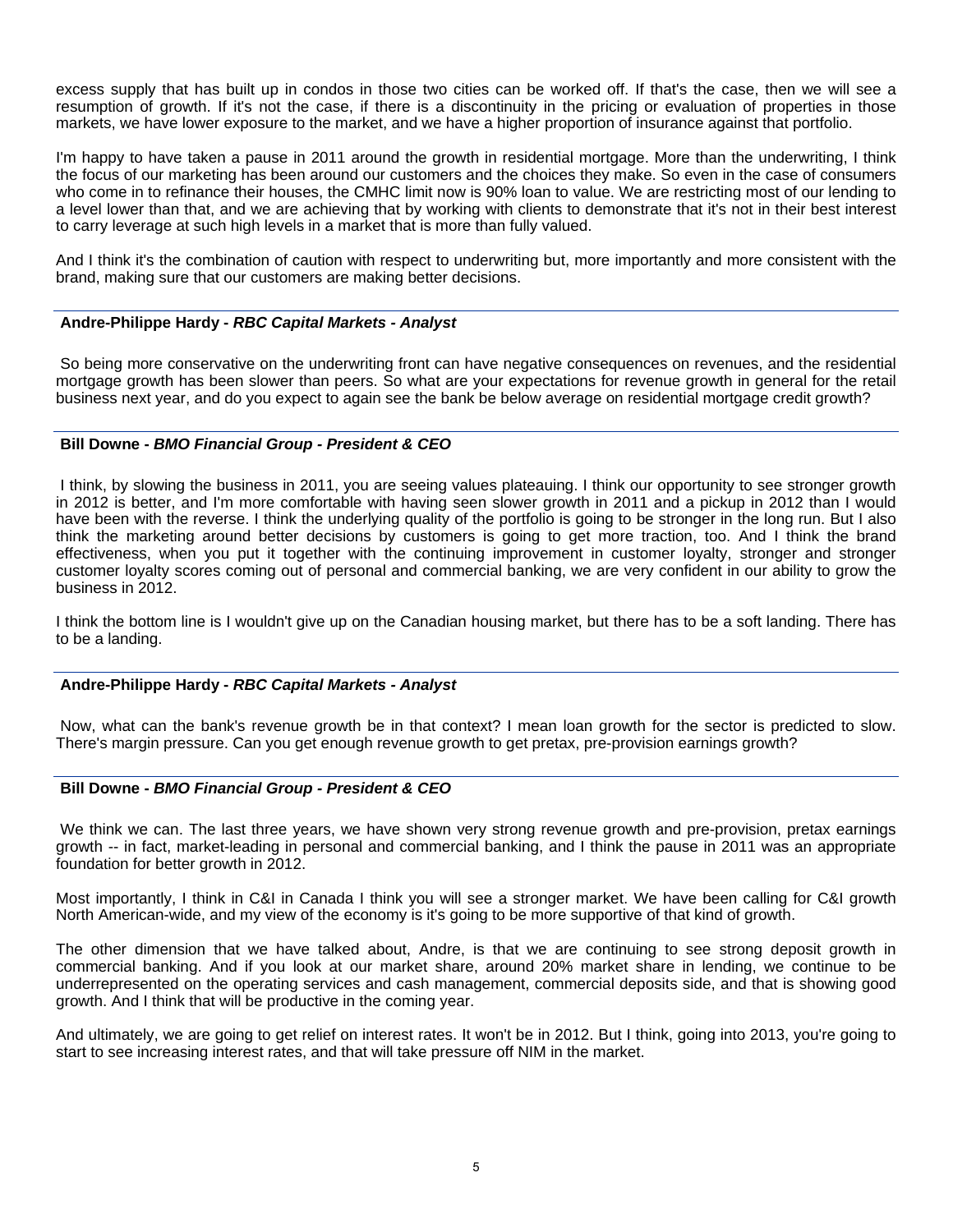We also have shown in the last three years much stronger performance on expense to revenue improvement than the market. We have led the market in improvement, expense to revenue, coinciding with really significant levels of investment in the business, and we have shown the best performance around NIM management, and we continue to believe that management of margins can be effective. It's not all about volume.

# **Andre-Philippe Hardy -** *RBC Capital Markets - Analyst*

 Let's talk about capital markets for a bit. The bank has expanded in the US, but that really hasn't shown in net income. So perhaps talk about, a), how much expansion has there been in the US, which businesses are you now bigger in; and, b), how are you going to make that a profitable venture?

# **Bill Downe -** *BMO Financial Group - President & CEO*

 In the US, the biggest change in capability in the last four or five years, I think, is in the execution around capital raising. Our ability to lead equity issuance and underwrite equity issuance in the mid-cap sector is dramatically stronger than it was, and we have been able to take advantage of the changes in the labor market in the US to bring in some very strong people. I've spent time with the leaders, both on the equity sales and trading desk and calling in the market. And I would say there's a sea change in our execution capability.

Obviously there isn't a lot of equity raising going on right now. But the pipeline of companies both in Canada and the United States who are prepared to go to the equity market when the market is there, I think, ties in with our execution capability very nicely and the same thing in the area of fixed-income.

In the market segments that we have historically been the strongest -- food and agriculture, oil and gas, business services, healthcare -- we have also been able to bring in investment bankers with very good performance histories to strengthen those teams. And one of the things that I was reflecting on, the change in the mix of our business and investment banking in the US, is when we move the commercial lending book into commercial banking, we saw an improvement in C&I loan origination. But one of the things that is different about the business today is it doesn't have the run rate of a big loan book underlying it. And in periods when there is very low equity raising and M&A is restricted, the business is going to run tighter.

But the flipside of that is, when we get a pickup in activity, the operating leverage in that business is not using very much capital. And in fact, capital markets as a whole, which was using almost 40% of the capital of the bank, is now down below 25%. It means that, assuming a reasonable market for capital raising and M&A, I think the business will do much better.

# **Andre-Philippe Hardy -** *RBC Capital Markets - Analyst*

How much does the acquisition of M&I provide opportunities for the capital markets business to take advantage of?

## **Bill Downe -** *BMO Financial Group - President & CEO*

 You know, I think that's one that we are going to have to wait and see what the impact of just the visibility of BMO in their core markets is. The amount of the acquired company that ended up being moved into capital markets was extremely small. But I think, for the originators, the overall visibility of BMO in the US market is dramatically higher.

Certainly, in the six-state area, the existence of a 700-branch distribution system, a much bigger wealth management business and then a number of prominent locations where simply having the logo of the bank highly visible. If you have been to downtown Indianapolis, which is a very thriving city, there is only one headquarters building in the downtown that has grandfathered visible signage on all four sides, and the BMO logo is now on all four sides of that building.

So for an investment banking business that is in the region and active, I think the credibility of BMO is going to be much higher. So I've told them that I expect that they should increment their business plan by 2 or 3 more full percentage points.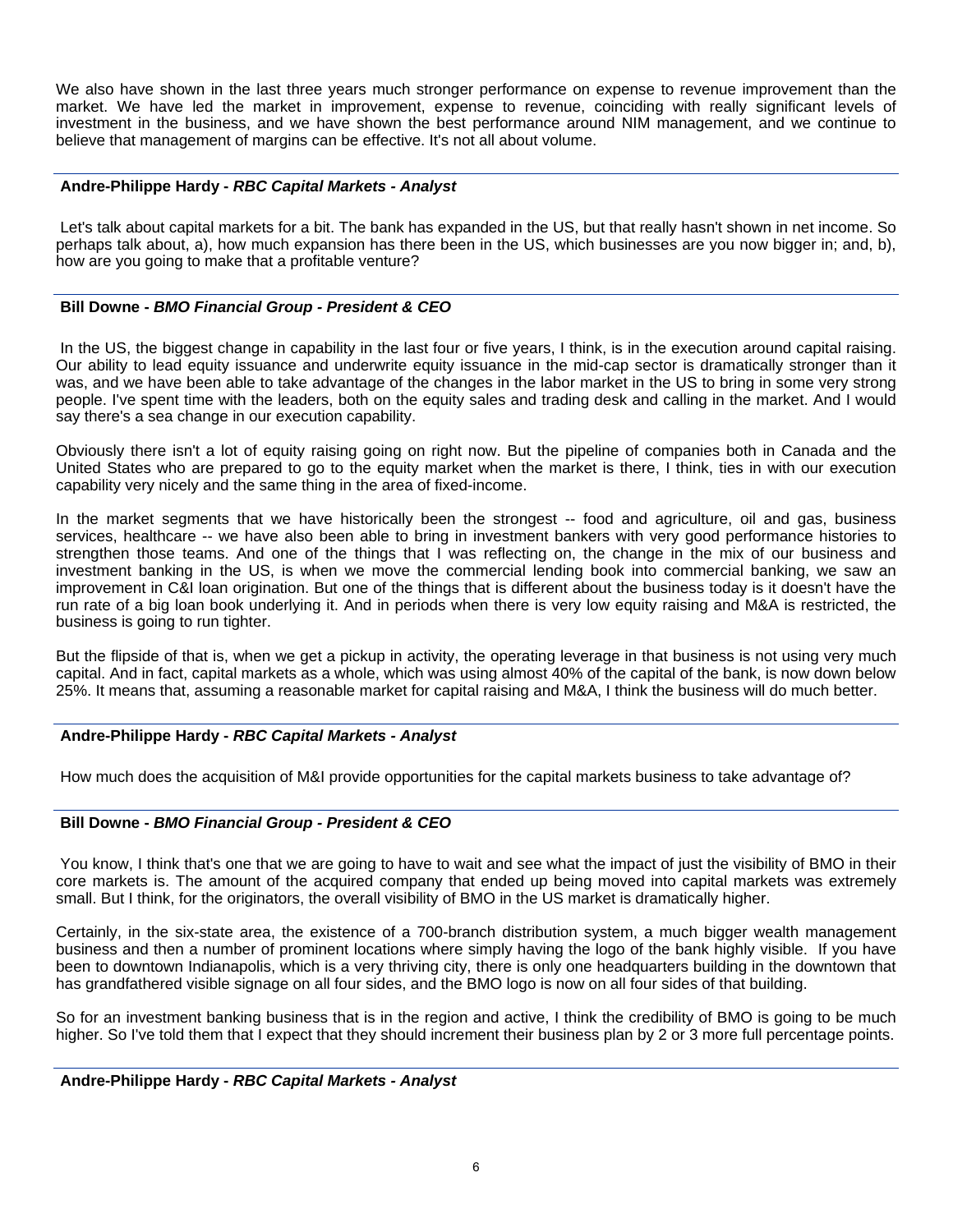So going to the first question from the audience, when you look at credit in general, are there any emerging areas of stress? And specifically, what is your exposure to Canadian condo development? In the session earlier, Royal Bank talked about CAD2 billion on a nationwide basis in Canada.

## **Bill Downe -** *BMO Financial Group - President & CEO*

 Our exposure to the condo sector would be lower than our market share in lending, certainly under 10% and quite significantly below that level. I think the stresses in credit -- if anywhere they will fall will be in commercial and real estate development in Canada. In the US, just the revaluation of the market has taken most of the risk out of it. If you look at both residential and commercial, in the case of residential the affordability of housing, homeownership relative to renting, has really widened out in the United States. And I think that home buyers, potential home buyers, there's a big inventory or a big backlog of potential home buyers. So I think the risk in the residential market in the US is very low.

And in commercial real estate, in the last five years, there has been almost no significant development started. So the pipeline of new development has run out, and we think there is going to be a supply-demand problem in commercial real estate availability in the US. So the only short-term stress area that I see would be currently in Canada. And, as I said, the possibility of a soft landing is much more likely today than I would have said it was a year ago.

On the C&I side, balance sheets are exceptionally clean. Loan utilization is low. We have continued to open new lines of credit, but the quality of profits remains very good. I would say that the manufacturing and service sector in North America is stronger than it has been in a decade and, I think, poised for expansion.

# **Andre-Philippe Hardy -** *RBC Capital Markets - Analyst*

 On capital, the regulator has been clear in what it wants, which is a 7% Tier 1 Common pro forma ratio in Q1 2013. But most people don't expect it to end there. Most people expect some sort of buffer, perhaps a national SIFI buffer, but also a buffer that reflects bank conservatism. What are your views on what is ultimately likely to be held in terms of capital?

# **Bill Downe -** *BMO Financial Group - President & CEO*

Well, I think in the short term, thinking about common equity ratios a point above a 7% minimum is a prudent way to think about where you want to get to. We were running above that level prior to the announcement of the acquisition. We had very good discussions with regulators on both sides of the US-Canada border about the impact that the acquisition would have, the timeline, relatively short timeline in which we would restore those capital levels.

And I don't think we're going to see much abatement of the desire for more capital and more capital. But I was speaking at a banking conference in New York in December, and there was about 200 bank CEOs there, and a number of institutional investors presented. And I thought the thing that was most striking about investor attitudes was a questioning of whether capital levels ultimately are going to get too high and that the regulatory regimes that are continuing to push for more and more capital at some point are going to have to say this can inhibit economic growth.

So I think in the short, early, intermediate term continuing to strengthen capital ratios means you have flexibility and the opportunity to do things. It's a prudent thing to do, and that's what we're going to do. I think in the longer-term there may be a look back and say, well, we strengthened the regulatory environment worldwide. We put in place a regime around resolution of banking problems that we can have a much higher degree of confidence in. I think we are going to get much more transparency around the risk in bank portfolios, and I think the discipline that Basel II brings to consistent measurement of capital at risk ultimately is going to be applied in the US. And I think we are getting closer to a level playing field with respect to the transparency of risk.

When all of that is accomplished and you look at the capital levels in the industry in 2005 versus in the industry today, capital is significantly higher. In the US, it's a significantly higher because a lot of equity has been raised. In Canada there has been a lot of retained earnings. And in Europe I think there's going to be a recapitalization unfold. And when that is complete, I think you're going to be able to stand back and say, the system itself has been dramatically strengthened and will be to the point where incremental capital, incremental capital will not be the constant refrain.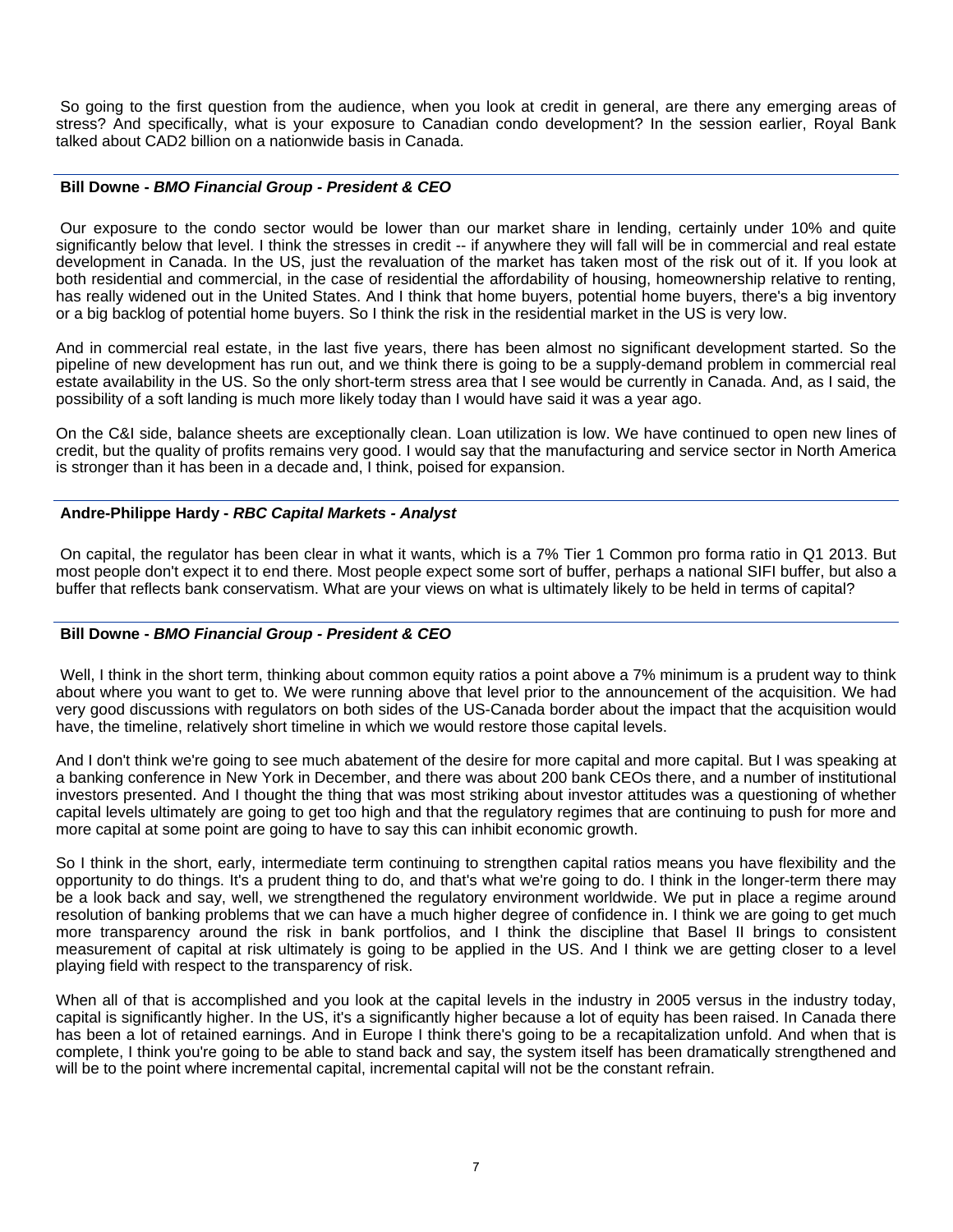## **Andre-Philippe Hardy -** *RBC Capital Markets - Analyst*

 And a lot of your peers in the US have talked about taking business from European banks that are facing capital and/or funding issues. Is that something that has benefited the bank in the US? And, also, perhaps talk about the European involvement in the Canadian condo market. Were they a relatively large size compared to the rest of the market share?

## **Bill Downe -** *BMO Financial Group - President & CEO*

 Yes, well, they are quite large from a market share perspective. I think that would be one area where they are not going to have an opportunity to divest. I think they will have to ride that one out. But, in other areas, there's no question that European banks are not competitive in the syndicated loan market, as an example. So I think that's supportive of rational pricing in syndicated lending, and I think that will go on for some time.

The notion that there is a yard sale underway on the part of European banks, I think, is a little bit exaggerated. I think there's a game of cat and mouse going on with respect to being able to demonstrate that certain non-European operations could be sold and, therefore, the true capitalization of the bank is a little bit higher with an argument not necessary to raise so much equity.

But the willingness of banks to sell good assets at fire sale prices, it's not clear to me. You can see assets being shown to the market and then pulled back and shown to the market and pulled back. So I think there's more talk than action in the sale of subsidiaries. There has been some done. The further away it is from Europe, the greater the probabilities. So I think that's why you've seen some sales in Asia on the part of European banks; it's just the distance.

# **Andre-Philippe Hardy -** *RBC Capital Markets - Analyst*

 And back to your capital position in M&I, once M&I is integrated later this year, how high is the desire to make further acquisitions in the Midwest?

# **Bill Downe -** *BMO Financial Group - President & CEO*

 Well, I think you have to digest your last meal before you sit down to the table again. But we have maintained an ongoing dialogue with what we think would be complementary properties in the US. And I think we've said, when the concentration of our business was around Chicago, that we thought continuous markets were the most attractive. I think that continues to be the case.

So as you know, we have been acquisitive for the last, really, two decades. We have made close to 25 acquisitions, and this is the largest one that we have done. There will be opportunities to do smaller ones in the future, there's no question.

But, at the same time, I think you're going to see very strong organic growth going into 2013, and I think that will benefit the bank as well.

## **Andre-Philippe Hardy -** *RBC Capital Markets - Analyst*

 There's a couple questions on some numbers around M&I. One is, how big is the runoff book in commercial real estate? Secondly, an update on the dollar amount of cost savings for M&I and the progress on that, and lastly, on the credit mark and the size of the credit mark and, given how credit is evolving, whether that will prove to be too conservative or appropriate.

## **Bill Downe -** *BMO Financial Group - President & CEO*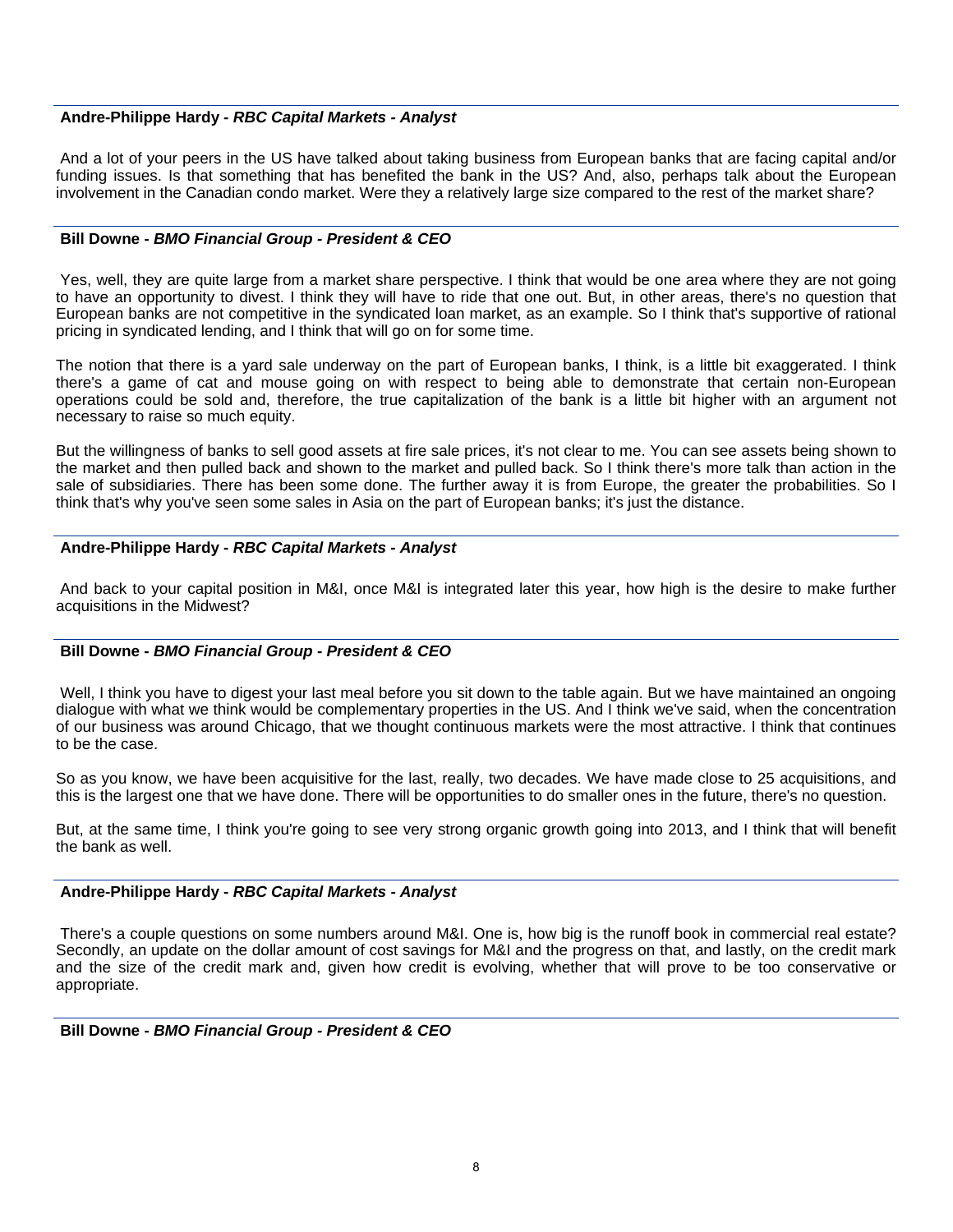Yes, to bring the concentration of real estate in the bank back to historic levels, we would see a runoff of maybe \$1 billion a year in commercial real estate for the next two or three years, which I think is a reasonable amount, and we think we can offset that after this year in C&I growth. And I'm quite happy with that because it means that the quality of the book will continue to improve or at least come back towards BMO's historic standards. I feel good about that.

With respect to cost synergies, we are looking for in excess of CAD300 million of cost synergies. I think, going into the early part of this year, we will have captured about a third of it. Two-thirds of it is really going to be dependent on the platform change in the teller platform and the branches. So you won't see the full run-rate until 2013. But our progress on that cost synergy is holding up very well.

Now part of it is simply because we have had tight discipline around expenditure. The acquired management was for a discipline around expense between the time of announcement of the transaction and closing. And if you look at the last three years, in Harris Bank, we have shown exceptional cost discipline in that business. So I think a combination of very rigorous cost management and the synergies feeding in, I'm very confident around that number.

And the third part of the question was?

# **Andre-Philippe Hardy -** *RBC Capital Markets - Analyst*

Credit marks.

# **Bill Downe -** *BMO Financial Group - President & CEO*

 Credit marks are consistent with where we establish them. So we established a credit mark of CAD4.7 billion at announcement. When you take the runoff of impaired loans prior to closing, at closing, it looked like the mark was just about right. And at the end of the quarter, it looked like the mark was just about right.

So I think we are satisfied with the assumptions that we made at the time of announcement of the transaction. Loan growth has been a little bit lower, but we have done better on expense, and we've had low attrition. So we're happy with both parts of that.

## **Andre-Philippe Hardy -** *RBC Capital Markets - Analyst*

 We talked earlier about capital and with Basel 2.5 and with liquidity rules eventually coming, are there some legacy assets that the bank has that perhaps aren't very big notionally but have very large risk weightings that might be disposed of or the current running off of these assets is what is likely to continue?

# **Bill Downe -** *BMO Financial Group - President & CEO*

 You know, I was reflecting on a comment that one of the big US investors made about which financial institutions would do well going into the future. And I think, actually, there's a parallel to every industry. Coming out of a deep recession, the world is different, and the companies that adjust to a different world prosper. They grow share, and it's really the only opportunity to become more dominant in your business.

And the three dimensions that caught my attention, and I think this goes to your question, were mitigation, which means looking at your business mix under new capital rules and asking yourself, have you allocated people and financial resources optimally? And clearly, there are mitigation opportunities. One that jumps to mind is prior to this year we didn't have our own credit card offering in the US. And it's fortunate that M&I was a Visa card issuer with a strong capability. But we have been able to look at -- and it will take a year to feed in, but we have been able to look at the buildup in credit card revenue over the next 24 months as a very nice offset to the loss of revenue on debit card. So that is all in the area of mitigation.

The second area around innovation, looking at new product offering, the way to bring product to market -- and one of the things that the acquisition has really triggered for us is the ability to do things on a North American basis that previously